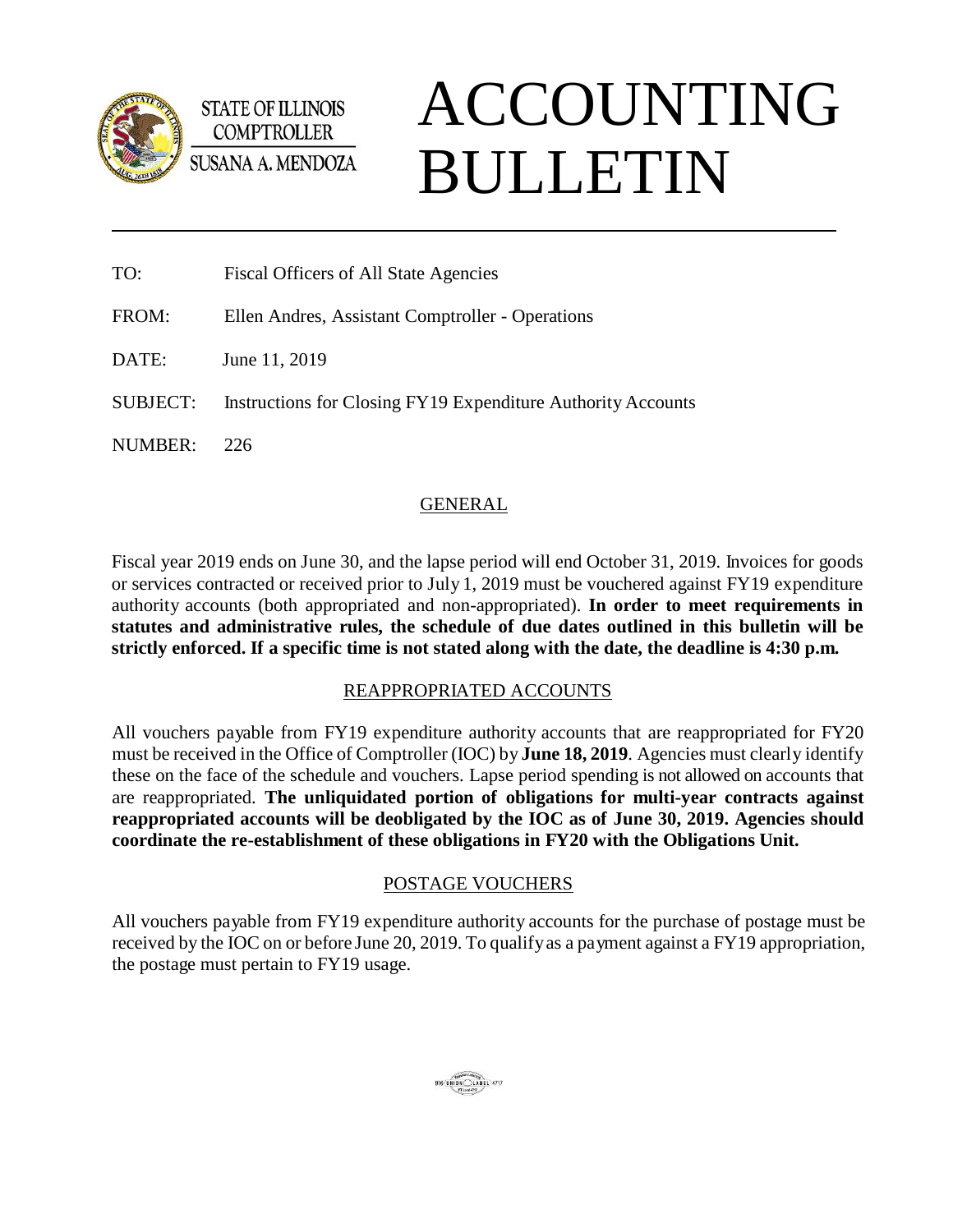#### UTILITY BILLS

Agencies should continue the past practice of allocating utility bills that cover portions of June and July. Agencies have the option of either prorating utility bills to the proper month based upon the number of days service was provided or charging the bill to the month and appropriate fiscal year which had the majority of service days. Once an option is chosen, it must be continued in all subsequent fiscal years.

#### TELEPHONE BILLS

Telephone bills contain an advance charge for monthly service and charges for toll calls made during the previous billing period. Agencies have the option of charging the entire bill according to the fiscal year the vendor's invoice date falls within, or allocating the advance charges according to billing date and the toll call charges according to actual toll call date. Once an option is chosen, it must be continued in all subsequent fiscal years.

### TRAVEL

When travel at fiscal yearend crosses into the new fiscal year, agencies have the option of charging all travel expenses related to a specific trip to the fiscal year in which the travel began or allocating the expenses according to the days traveled in each fiscal year utilizing separate vouchers. If the first option is chosen, the entire trip should be submitted on one voucher. Once an option is chosen, it must be continued in all subsequent fiscal years.

### LAPSE PERIOD – VOUCHERS

From July 1, 2019 through October 31, 2019 all paper vouchers must be stamped or otherwise marked as either "FY19" or "FY20" in the upper right-hand corner to clearly designate the fiscal year. During lapse period, all paper vouchers for goods or services to be paid from FY19 appropriations should be stamped: "Contracted for Prior to July 1." For paperless vouchers, "FY19" or "FY20" should be placed on the agency file balance report. Also, paperless vouchers must include the statement "Contracted for Prior to July 1" on the agency file balance report. ALL TRANSACTIONS SUBMITTED ON A FILE MUST BE FROM THE SAME FISCAL YEAR.

Lapse period expenditures are limited to those liquidating liabilities for goods and services contracted prior to July 1, 2019.

All vouchers must contain beginning and ending dates of service. Vouchers citing a contract must contain beginning and ending dates of service that are within the terms of the contract.

All vouchers must contain a Proper Billing Date, if applicable.

All vouchers payable from FY19 expenditure authority accounts must be received in the IOC by **October 23, 2019.**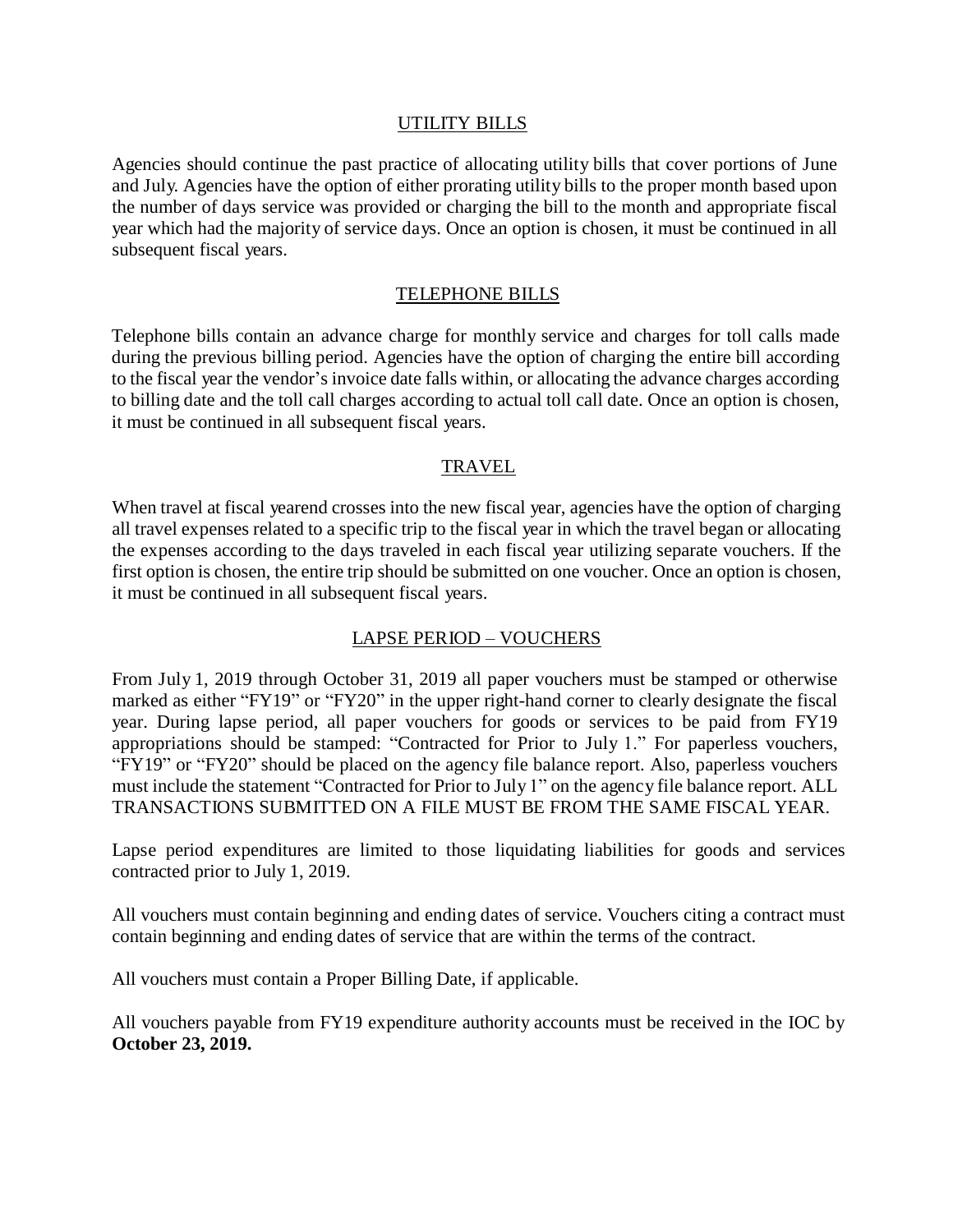### PROFESSIONAL OR ARTISTIC VOUCHERS

Any service which involves professional or artistic skills or any personal services by an employee whose compensation is subject to income tax withholding (including contractual employees) must be performed by June 30, 2019 to be charged against the FY19 appropriation. If a voucher for professional or artistic skills or personal services is submitted with a service date beyond June 30, 2019, it is ineligible for payment from FY19 and will be returned to the agency.

### LAPSE PERIOD – OBLIGATIONS

The reconciliation of agency obligation records is extremely important through the closing of this fiscal year. Timely reconciliation of records can ensure timely processing of agency payments.

From July 1, 2019 through October 31, 2019 all contract related documents must be stamped or otherwise marked as either "FY19" or "FY20" to clearly designate the fiscal year. The fiscal year should be placed on the upper right-hand corner of the document.

Obligations established against FY19 expenditure authority accounts after June 30, 2019 must represent liabilities outstanding at June 30, 2019 (i.e., financial obligations for goods or services contracted for or received prior to July 1, 2019). In addition, all FY19 Contract Obligation Documents filed after June 30, 2019 should be stamped "Contracted for Prior to July 1."

Outstanding obligations at June 30, 2019 may be canceled or decreased during the lapse period. Outstanding obligations representing actual contractual liabilities may be decreased or canceled onlyifsuch notice is accompanied by a contract amendment reflecting the corresponding decrease or cancellation. Contractual liabilities may also be increased during the lapse period as long as the increase is relevant to the original contract and is accompanied by a contract amendment executed prior to July 1, 2019 increasing the contract amount.

If an amendment to increase an FY19 contract is not fully executed prior to July 1, 2019, an Intent Affidavit is required pursuant to SAMS Procedure 15.20.85. The affidavit must state that the agreement or amendment was agreed to on or before June 30, 2019 and explain why it was not executed on or before June 30, 2019. An Intent Affidavit is required from the party (vendor and/or agency) who failed to sign the agreement or amendment before the fiscal year ended. If both the vendor and agency signed after June 30, 2019, affidavits must be submitted by both the vendor and agency.

All FY19 obligation establishments, increases, decreases, and cancellations must be received in the IOC by **October 17, 2019.**

### LAPSE PERIOD – TRANSFERS AND CORRECTION REQUESTS

All Appropriation Transfers, Expenditure Transfers, and Object Correction Requests that affect FY19 processing must be received in the IOC by October 23, 2019.